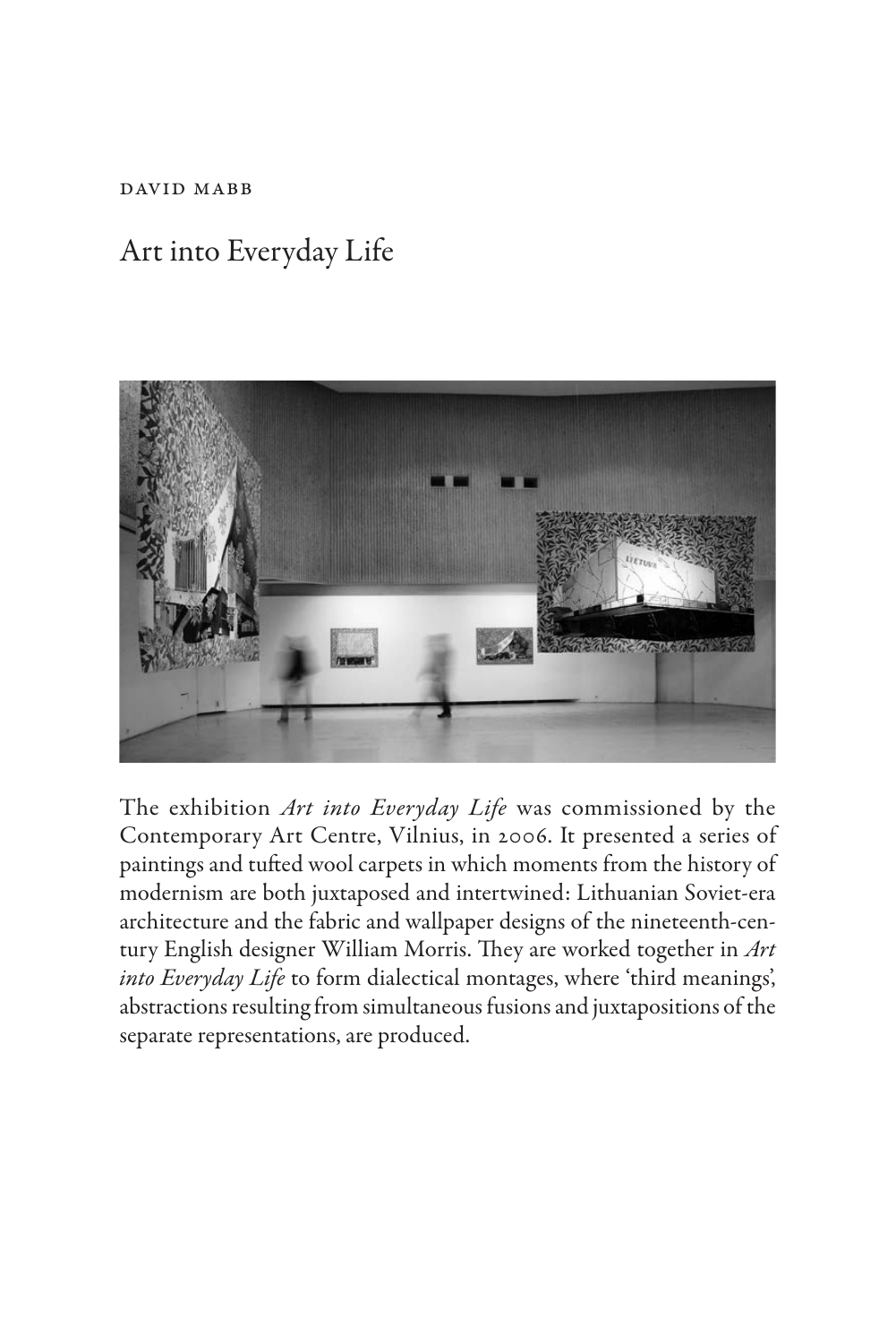### Lithuania

The exhibition is named after a movement that occurred during the Kruschev thaw known as Art into Everyday Life. After Stalin's death, the Soviet authorities relaxed their control of art and design. Artists were given the opportunity to collaborate with textile, carpet, glass and ceramic factories, as well as organizations such as publishers, to create one-offs or designs for their product ranges. The resulting objects departed from official Socialist Realism, in which Soviet heroes and boys on tractors were the staple ingredient, and looked to local traditional or international modernist influences such as the English Festival Style. Architects were also able to look around for influences from Scandinavia and the rest of Europe. Many of the buildings constructed at this time are light and airy, and incorporate some of the best elements of International Modernism. They can be considered as much a part of the history of modernity as the earlier modernist buildings photographed by Richard Pare (2007) and discussed in David Cunningham's Afterword to this book.

Because many of the buildings from this era remain associated with the Soviet occupation, they have been threatened with destruction through redevelopment. The artists Nomeda and Gediminas Urbonas from Pro-test Lab, an organization that campaigned to save Vilnius's Lietuva Cinema, describe the processes behind the redevelopment of buildings from the Soviet period:

Since independence in 1991 Lithuania has been caught in an insane period of privatization, property development and demolition. Like a Wild West land-grab or a gold rush, speculators and real estate tycoons have joined forces with corrupt municipal bureaucrats to redevelop the country at a mad pace. Profit has been their only motive. Public space, landmark buildings, cultural life, and public opinion have been the principal victims. Their method is simple: tell the population that economic development is good for everyone. Convince them that Capital is King. Remind the public that making Lithuania look like the pale shade of a Western European city is the best way to scrub the Soviet past: and make the country attractive to even more investment and development. (Lovink, Urbonas, Urbonas 2005)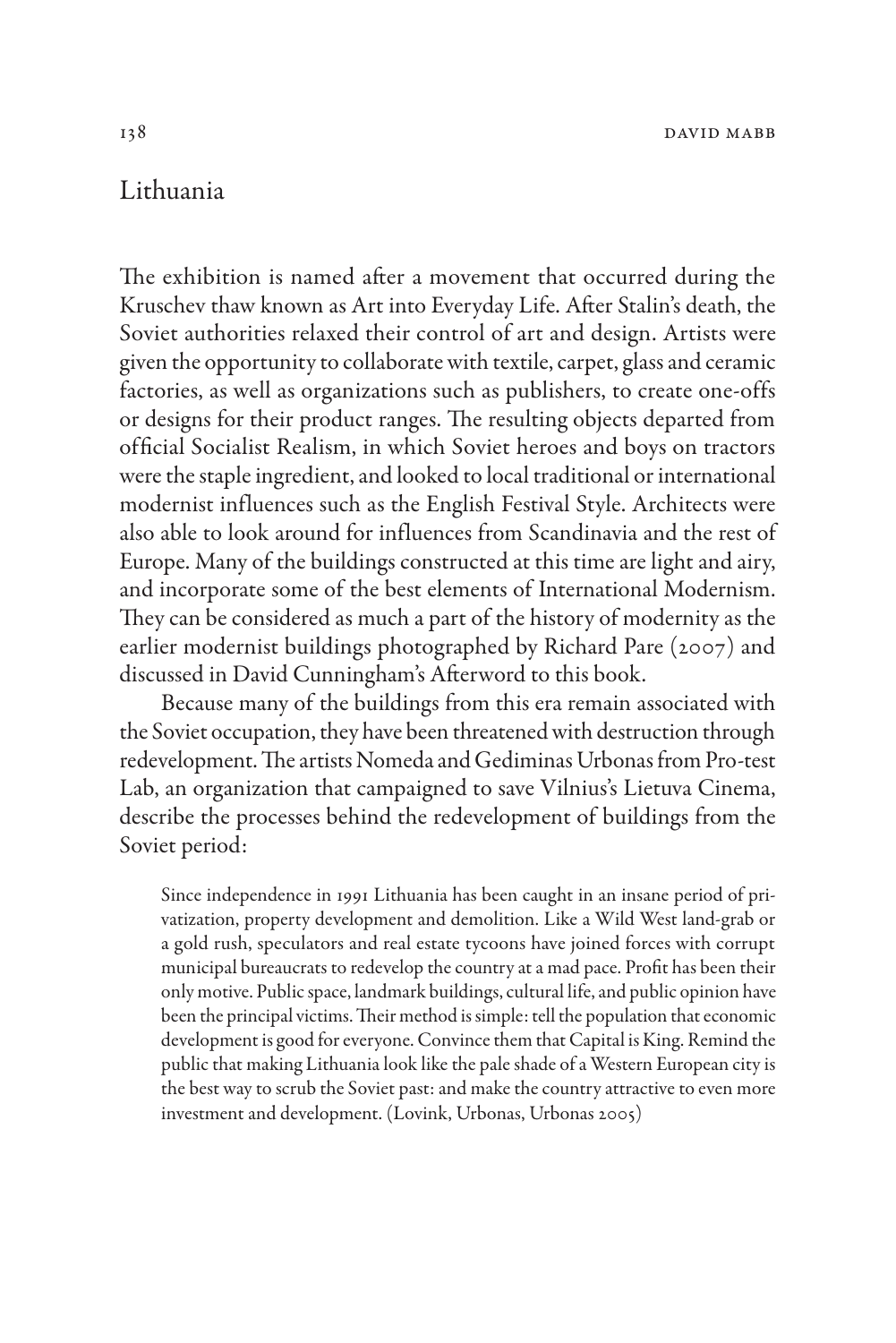The exhibition focused on four of Vilnius' Soviet-era buildings, two of them cinemas.<sup>1</sup> The Lietuva Cinema (1959–1965) was an important cultural centre for people in Vilnius during the Soviet period. It has a long modernist-type glass pavilion that fronts the ground floor of the whole building. The 1,000-seat cinema auditorium with a screen size of 200 square metres is spread behind, tucked beneath the hill at the back. The title of the cinema, 'Lietuva' (Lithuania), was also an important signifier of national identity. Even in its empty dilapidated state, the complex generates a feeling of serenity and calm.<sup>2</sup>

The United Colours of Benetton Mega Store previously housed the Vilnius Cinema  $(1963)$  before its conversion in 1996. The concertina-like frontage of the building has become the victim of facadeism and is intact. The interior has been completely gutted and no trace of it remains. The shop faces onto Gedeminas Prospect (formerly Lenin Prospect), Vilnius' main shopping street, and to walk around it now is to be transported into any other of the 5,000 Benetton stores anywhere in the world.

The Sports Hall (1971) was controversially built on top of the old Jewish cemetery and cemetery headstones were used in building the entrance stairs. The roof sweeps upwards towards the sky and is quite an imposing presence on the north side of the Neris River when viewed from the opposite bank. The foyer has walls of glass on three sides and hence is an open, brilliantly-lit modernist space with an extraordinary fluted organic, plant-like wooden sculpture installation on the walled side. The open-air swimming pools next to it are derelict and overgrown. The building is no

- 1 More than fifteen cinema theatres disappeared in Vilnius, including such urban landmarks as Ausra (Dawn), Zvaigzde (Star), Spalis (October), Pionierius (Pioneer), Pergale (Victory), Tevyne (Motherland), Kronika (Newsreel), Aidas (Echo), Planeta (Planet), Neris, Vingis, Lazdynai, Vilnius, Maskva (Moscow) and Lietuva. In replacement, by 2006 two multiplex cinemas had been constructed: the suburban Coca Cola Plaza and exurban Akropolis Cinemas.
- 2 At the time of writing (March 2012) the cinema is still standing, its original sale having been challenged in court. However, it is due to be demolished and replaced by a multi-storey apartment building.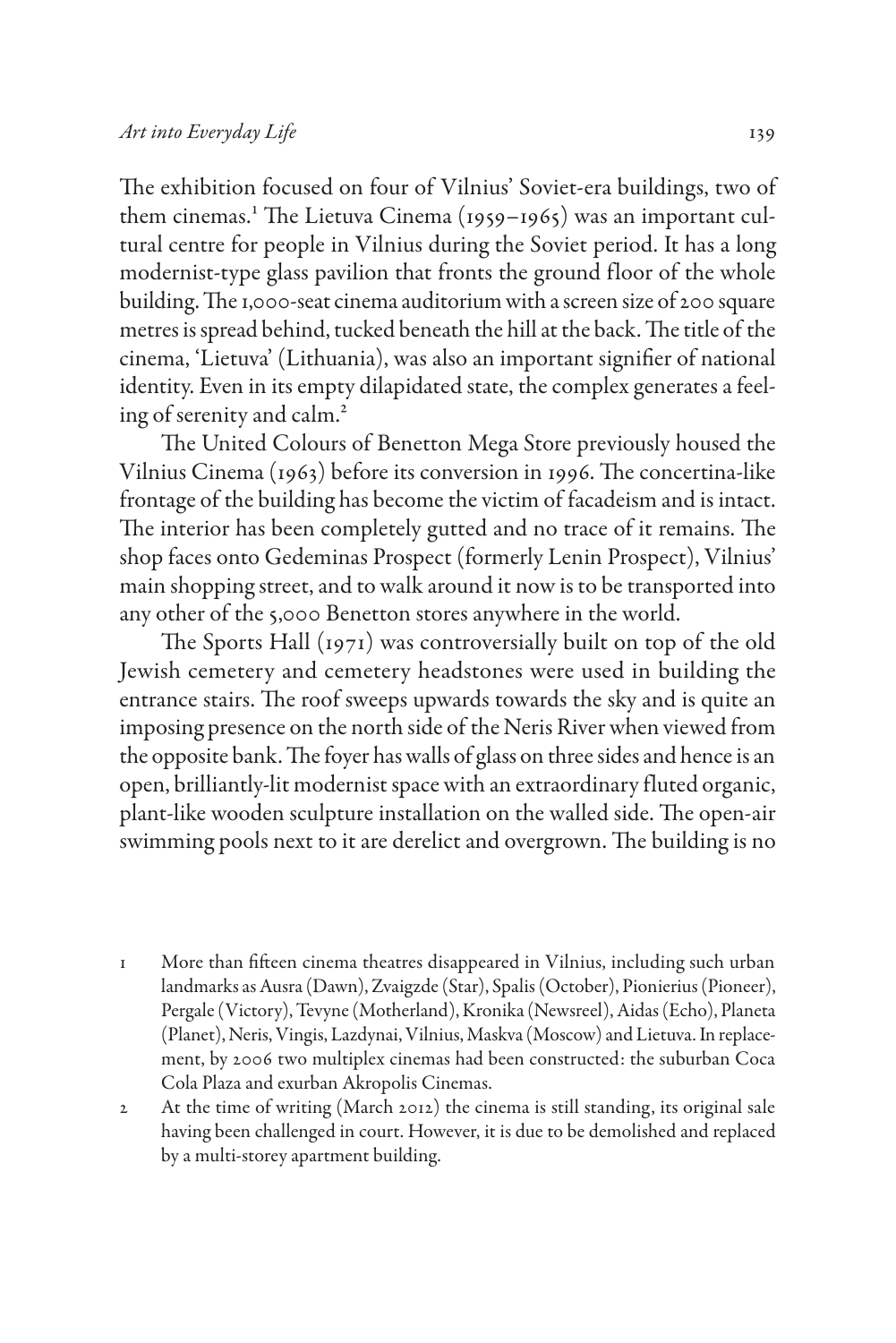longer in use as a sports hall and is mostly empty; it was being used to house a film set for a British film company when I was there.<sup>3</sup>

The National Art Gallery (1980) stands on the north bank of the Neris overlooking the centre of Vilnius from a low hill. Built in 1980, it was formerly the Revolutionary Museum of the Lithuanian Socialist Soviet Republic. The building became in 1991 a Museum of Resistance and was then converted into a gallery for contemporary art before closing in 1995 and remaining unused and derelict until the beginning of substantial rebuilding. It has now reopened as the new National Art Gallery of Lithuania.

These buildings constitute part of a history of Soviet modernity. In Vilnius, the buildings dominated the city and aspects of everyday life towards the end of Russian occupation. They continue to do so, either empty and seemingly abandoned or in newly reconstructed forms. Their spectres continue to haunt Vilnius.

#### England

The nineteenth-century English writer and designer William Morris thought that design had a fundamental role to play in the transformation of everyday life. This essentially political motivation – a commitment to the radical potential of design – is behind much of his work as a designer and craftsman and the setting up of Morris & Co. He was a founding member of the Society for the Protection of Ancient Buildings (SPAB), the first building preservation society, which was established to protect buildings from Victorian redevelopers. In English political life, Morris was known firstly as a member of the National Liberal League. As he moved leftwards he became a leading member of the Social Democratic Federation, and in

3 At the time of writing (March 2012) the Sports Hall is still standing. It now has a preservation order on it. The owners, again after a court case, have proposed to restore and renovate the building as a National Congress Centre.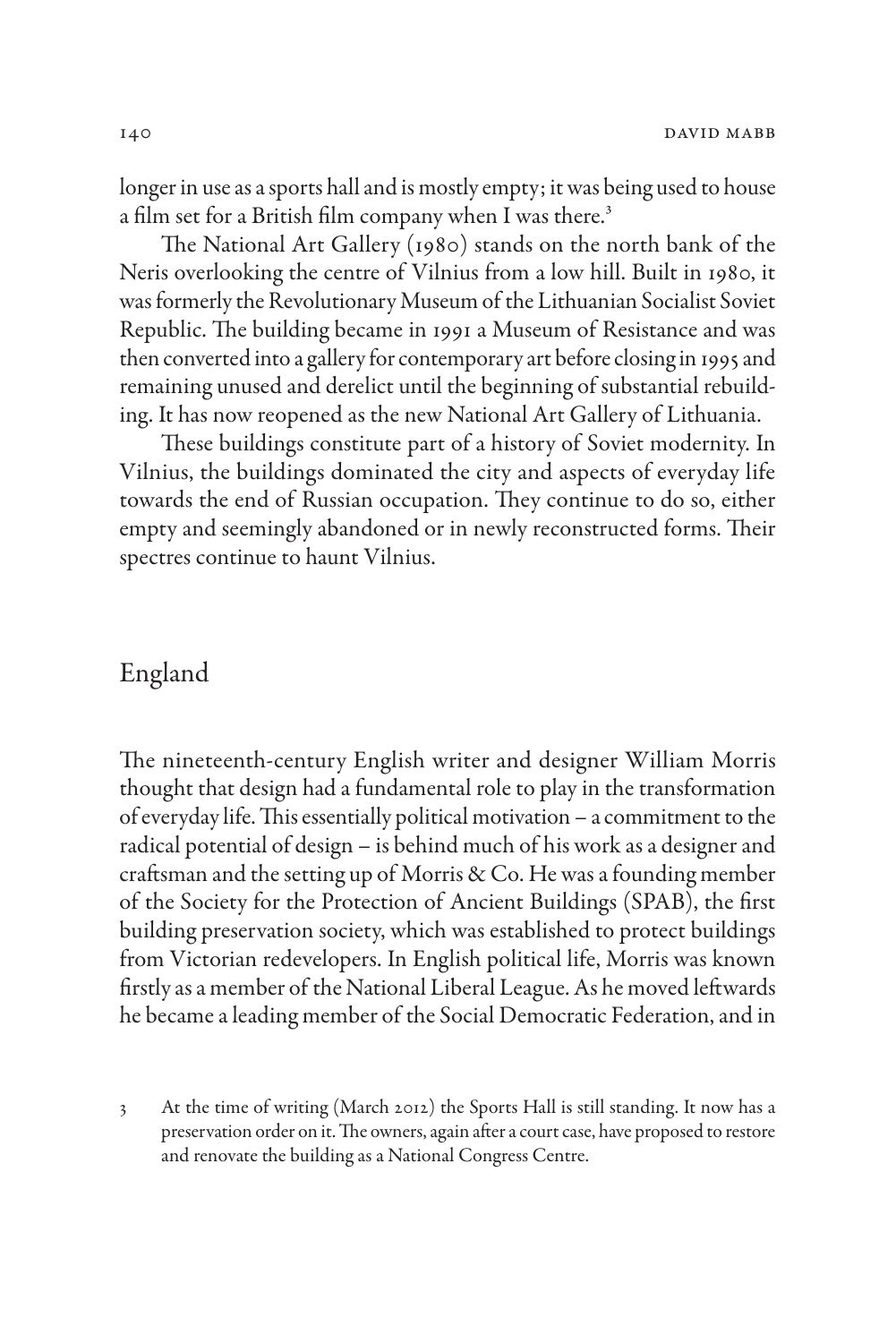1883 he founded the Socialist League. This political work was an extension ofhis work as a designer as he increasingly recognized that social change could not be achieved by design alone but required a revolutionary transition, organised by the working class of capitalist industrial society.

Morris' designs for carpet, fabric and wallpaper constituted a radical break with the orthodoxy of neo-Gothic of his time. They are highly schematized representations of nature, where it is always summer and never winter; the plants are always in leaf, often flowering, with their fruits available in abundance, ripe for picking, and with no human labour in sight. This is a utopian vision, an image of Cokaygne, the medieval mythical land of plenty, easily acceptable to the middle classes. Today his work is seen as safe and comfortable, and his wallpaper and fabric designs are widely reproduced in machine-printed form. They can be found in an array of domestic environments and uses, furnishing the middle-class and conservative semis of England.

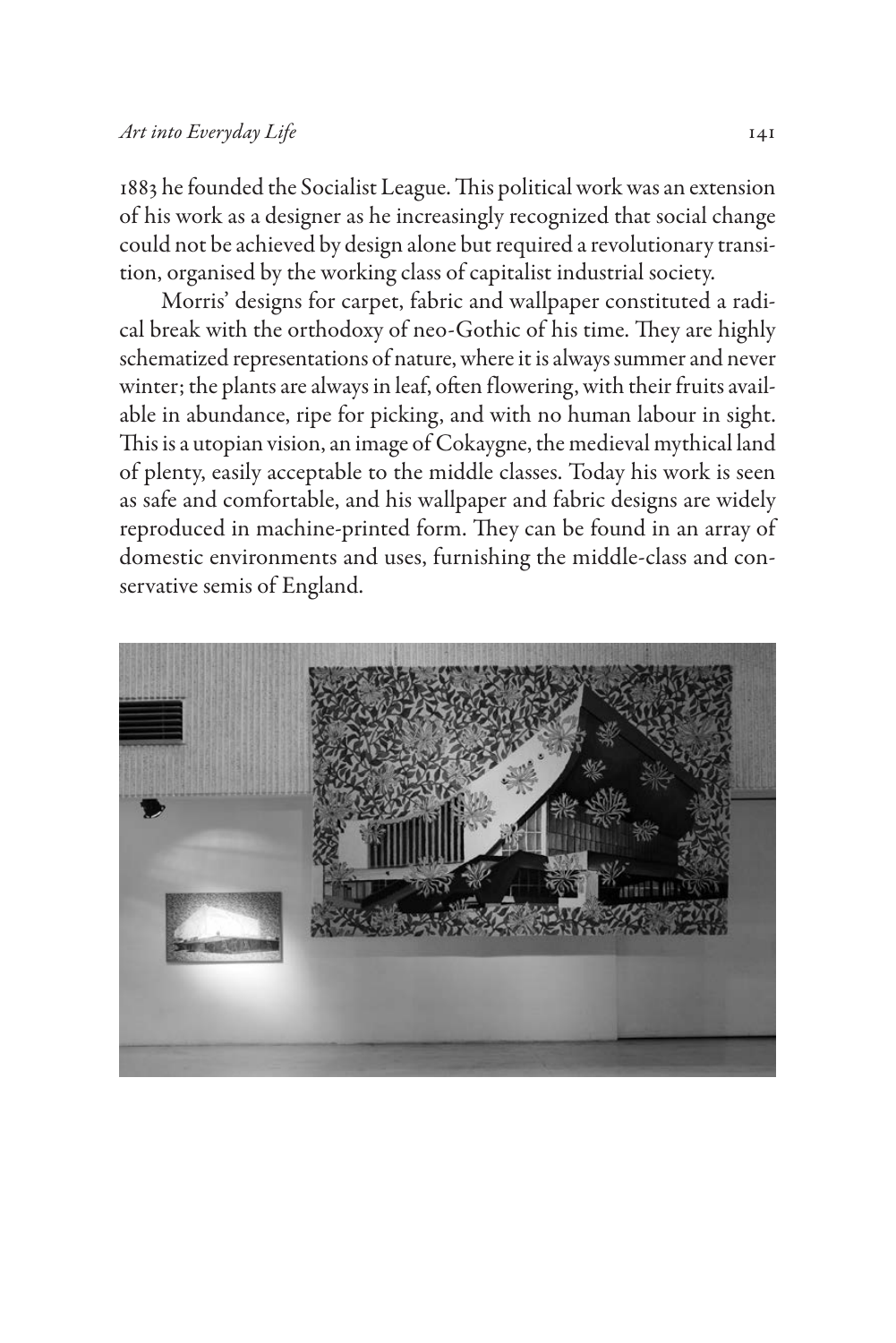#### The Exhibition

For the exhibition, I made five paintings where elements of a Morris fabric design have been over-painted with an interpretation of a photograph of one of the buildings described above. Images of three of the paintings were projected onto backing material and made into large tufted wool carpets. In Lietuva, the cinema of the same name is juxtaposed with Morris' Willow Bough  $(1887)$ . The design flows around the image of the cinema, with only the twigs, stripped of their leaves, intertwining with the building. Similarly, in United Colors of Benetton Morris' Fruit (1866) is depicted around the building. Again, only the twigs in the pattern seemingly appear embedded in the façade of the building. In both carpets, the fecundity of Morris' designs has died; where the patterns intersect the buildings, summer is turned into winter. In *The Sports Hall*, Morris' Honeysuckle (1883) surrounds the image of the building, but here only the honeysuckle flowers are represented over the image of the Sports Hall; isolated from the rest of the pattern, the flowers appear like the explosions of strangely organic fireworks bursting, floating, suspended forever. The combinations of buildings and patterns produce unstable spaces that are never fixed, where the Morris patterns and the buildings are unable to fully merge or separate.

AB Kilimai made the carpets, at Lentvaris just outside Vilnius, where part of the carpet factory survived the decimation of Lithuanian craft and manufacturing begun in 1991 with the collapse of the Soviet Union. As a medium, carpets are not a rarefied high art form like painting and are more part of the furniture of everyday life. As part of Art into Everyday Life, the paintings and carpets were hung in the Cinema Hall of the former Art Exhibition Palace, opened in 1968 and now the Contemporary Art Centre. The Hall, with its cast-concrete fluted decorative interior and its usually shuttered stained-glass window, formed an entirely appropriate context in which to view the work. The paintings were traditionally hung, but the carpets were hung from the ceiling, away from the walls, as three-dimensional objects, appearing to float, suspended in space. The images of the buildings appear like contemporary ruins, melancholic, transient and nostalgic.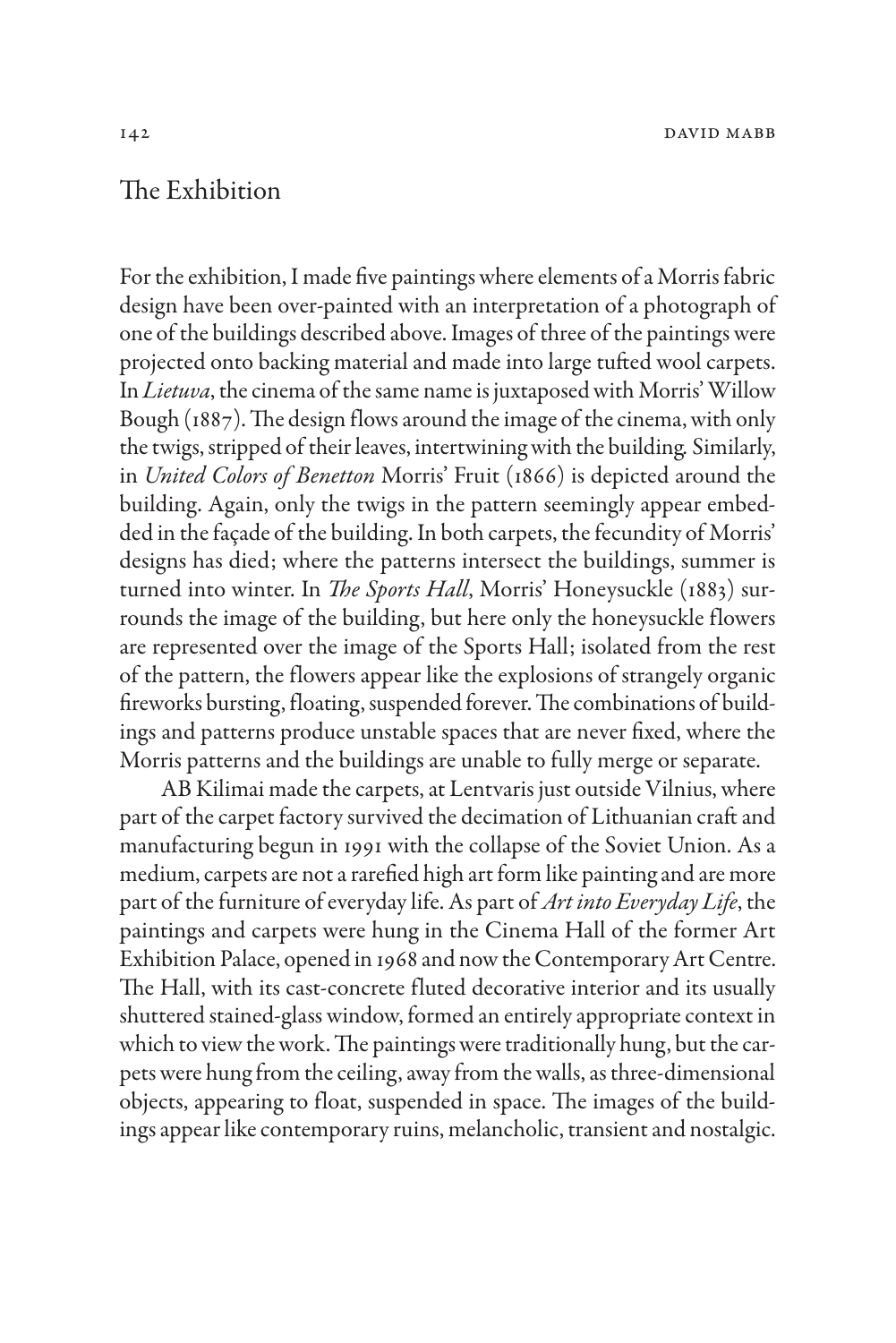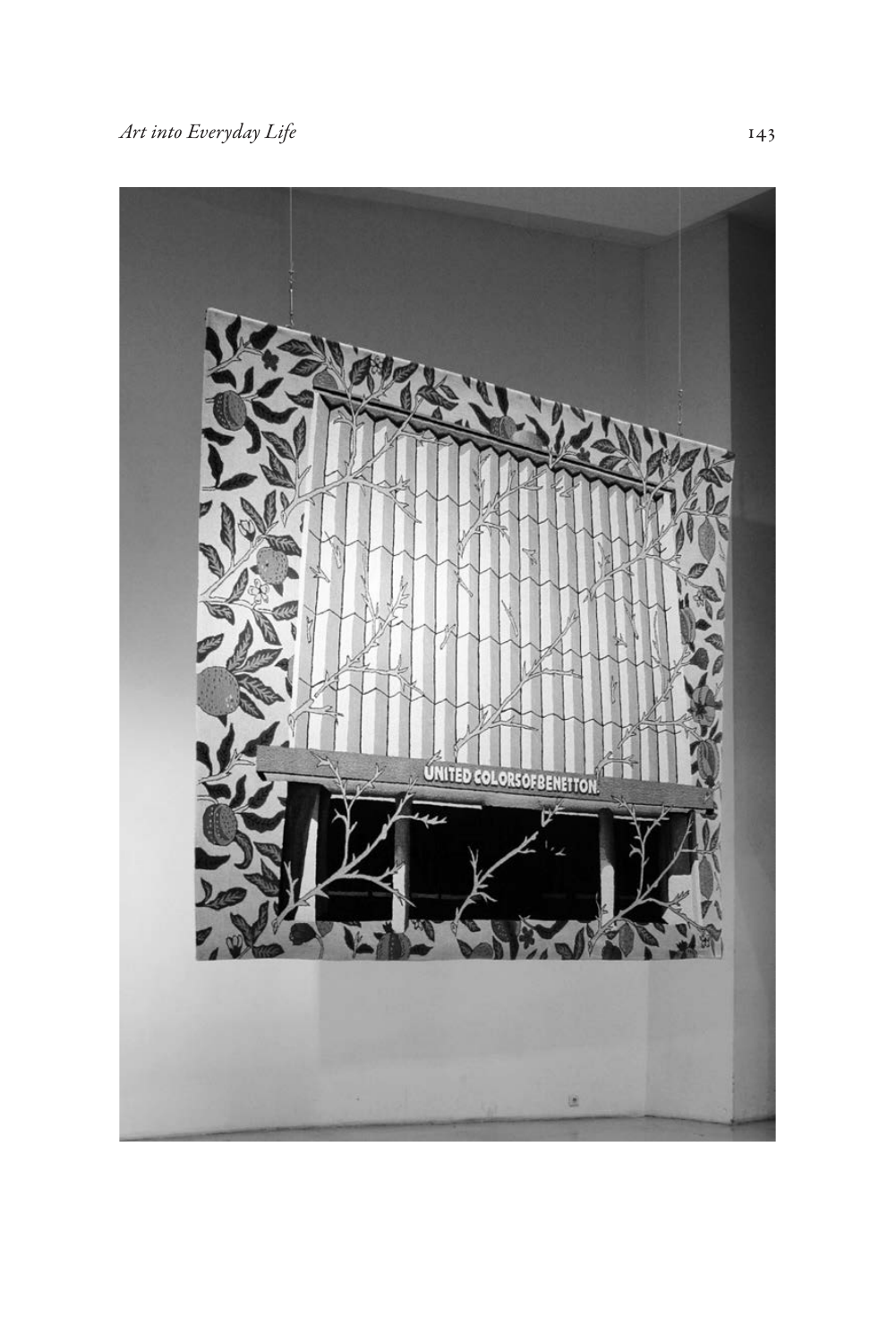It is now over six years since the exhibition opened. The carpets are in the collections of the National Gallery of Art, Vilnius, the National Museum of M.K. Ciurlionis, Kaunas and Paisley Museum and Art Gallery in Scotland. The paintings, made as studies for the carpets, were lost in Germany by the shipping company that should have delivered them back to London. The exhibition worked as a protest against the buildings' destruction and as a memorial to them, but in retrospect, this aspect was an exercise in premature nostalgia. The exhibition no longer exists, at least in its original form. But Lietuva Cinema and the Sports Hall still stand empty in a state of slow decline, with damp stained concrete, occasional boardedup windows, left-over, out-of-date advertising and litter blowing against graffitied walls. The former Vilnius Cinema facade still fronts the United Colors of Benetton shop. They are still present as possible sites of social intervention and transformation, as alienated symptoms of the present and utopian signs of a possible future (Roberts 2006: 62).

#### References

- Lovink, G., Urbonas, G., and Urbonas, N. (2005). 'Hacking Public Spaces in Vilnius: Politics of a new media space inside the Lietuva (Soviet) cinema'. Interactivist Info Exchange. <http://networkcultures.org/wpmu/weblog/2005/06/22/hackingpublic-spaces-in-vilnius/> accessed 24 September 2011.
- Pare, R. (2007). The Lost Vanguard: Russian Modernist Architecture 1922–1932. New York: Monacelli Press.
- Roberts, J. (2006). Philosophising the Everyday. London: Pluto Press.